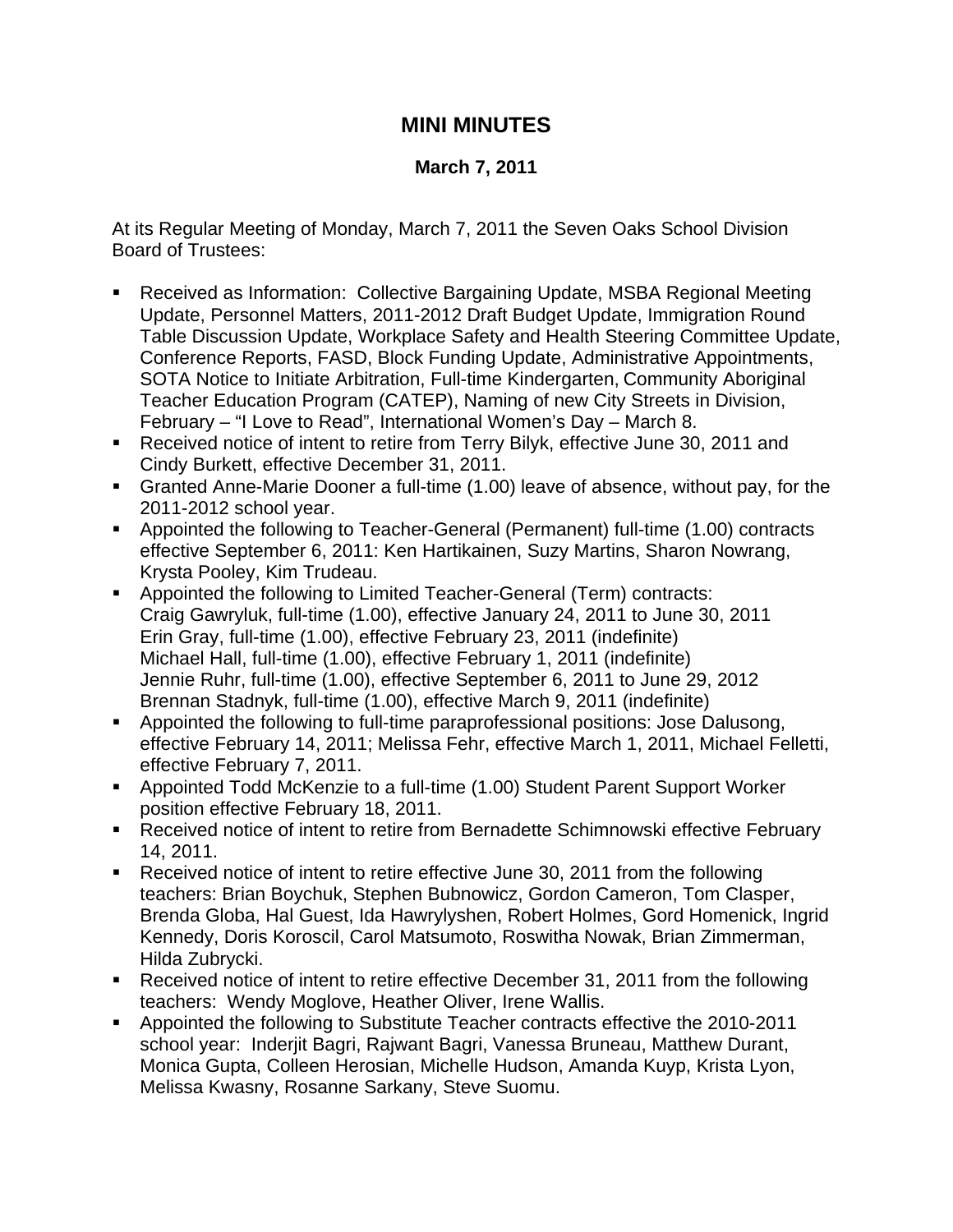- Received notice of intent to resign effective June 30, 2011 from the following teachers: Roman Pilipowicz, Andriy Michalchyshyn.
- Granted Murray Boyko a full-time (1.00) leave of absence, without pay, effective February 1, 2011 to June 30, 2011.
- Granted Corinne Krestanowich a full-time (1.00) leave of absence, without pay, effective September 6, 2011 to June 29, 2012.
- Granted Crystal Wiens a full-time (1.00) leave of absence, without pay, effective February 4, 2011 to June 30, 2011.
- Rescinded the following Superintendents' Personnel Report motions: #11-056 – appointing Craig Gawryluk to a Limited Teacher-General (Term) contract effective February 8, 2011 to June 30, 2011 and #10-157 – granting Crystal Wiens a full-time (1.00) leave of absence, without pay, effective February 1, 2011 to June 30, 2011.
- Approved that Grant Mitchell, Q.C. of Taylor McCaffrey LLP be appointed as Seven Oaks School Division's nominee for Interest Arbitration with Seven Oaks Teachers' Association.
- Approved that Seven Oaks School Division support the Manitoba Association of Parent Councils as a "Proud Supporter (\$200.00) of MAPC" at their Annual General Meeting and Conference on May 6 and 7, 2011.
- Approved that By-Law No. 1-2011 for the purpose of the Garden City Collegiate Elevator and Grooming Room (\$547,400.00), Garden City Collegiate Roof Replacement and Roof Structure Upgrade (\$121,600.00), and École Constable Edward Finney Door Openers and Grooming Room (\$19,200.00) be given first reading.
- **Approved for payment:** 
	- o Cheques #2112169-#2112564, US\$ cheques #211098-#211118, direct deposits #211003179-#211003759, and pre-authorized debits #201022-#201023 in the amount of \$2,304,952.10 be approved.
	- o 7-1/2% Statutory Holdback in the amount of \$49,686.50 plus accrued interest in relation to the Modular Classrooms & Link Addition to École Riverbend be paid to Von Ast Construction (2003) Inc., subject to the approval of the Board's solicitor.
	- o GST on the Release of Statutory Holdback for the École Riverbend Modular & Link project in the amount of \$2,366.02 be paid to Von Ast Construction (2003) Inc.
	- o Invoice No. B5757485059 for the Garden City West HVAC project in the amount of \$8,618.92 be paid to Appin Associates.
	- o Certificate of Payment No. 7 for Garden City West HVAC project in the amount of \$48,886.26 be paid to Randall Plumbing & Heating Ltd.
	- o 7-1/2% Statutory Holdback on Certificate of Payment No. 7 for Garden City West HVAC project in the amount of \$3,562.50 be paid to the SOSD/Randall Plumb 433 Garden City West HVAC account.
	- o Invoice No. 532507 for the Swinford Park Project in the amount of \$319.20 be paid to Stantec Consulting.
- Received conference reports from: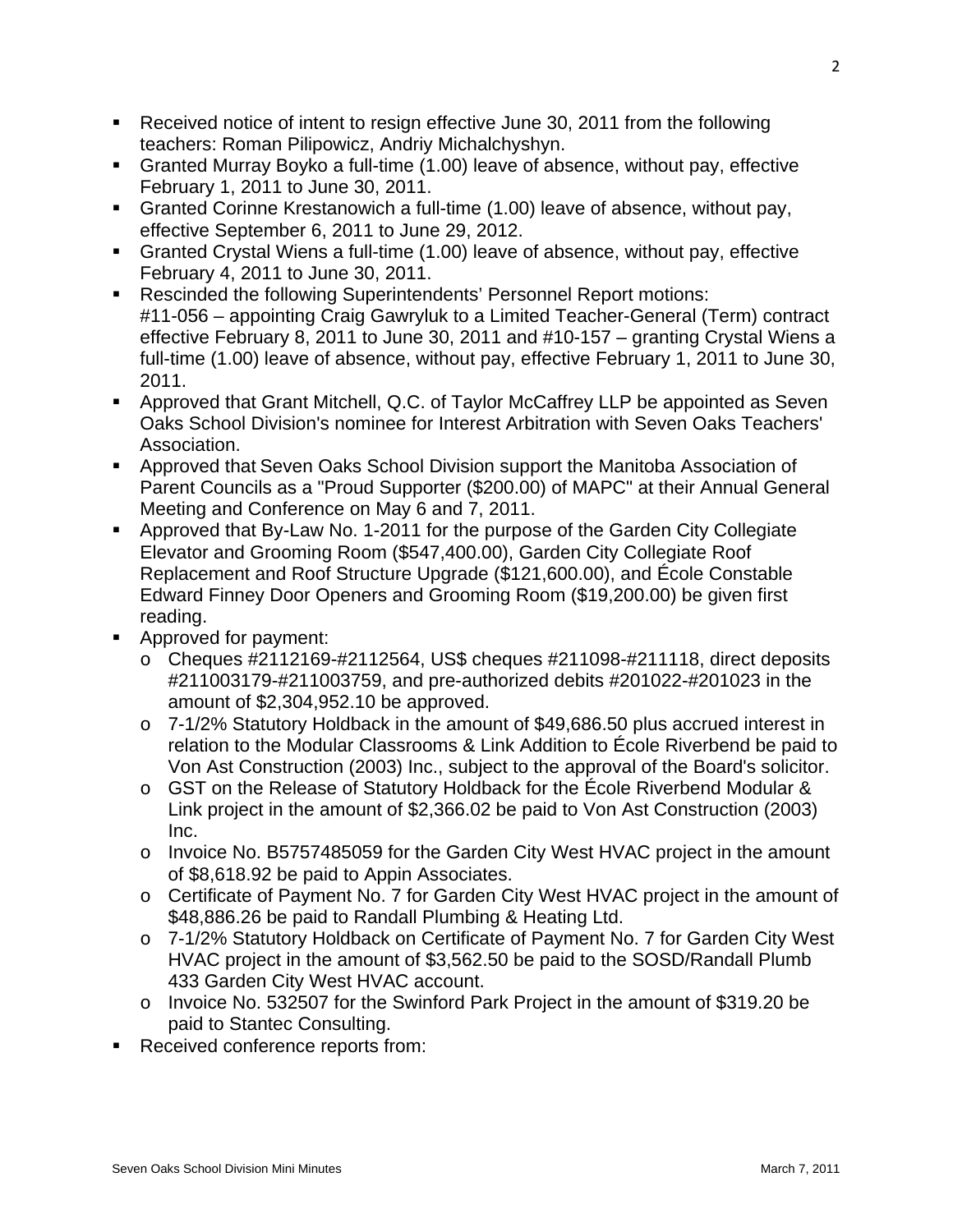- o Sharon Bohemier, Learning Support Teacher, Edmund Partridge Community School: 2010 National Middle School Association Conference, November 4 to 6, 2010 - Baltimore, Maryland.
- o Tamara Briggs, Teacher, Edmund Partridge Community School: 2010 National Middle School Association Conference, November 4 to 6, 2010 - Baltimore, Maryland.
- o Adair Warren, Principal, Met School: Big Picture Learning Principals' Conference, January 26 to 28, 2011 - Newark, New Jersey.
- o Eunice Pratt, Principal; Ricki Valcourt, Vice-Principal Victory School: COSL "Leading and Learning" Conference, February 17 to 18, 2011 - Winnipeg, Manitoba.
- Correspondence received from:
	- o Jamie Krutkevich Slight, SOTA President: Letter to Dr. Gerald Farthing informing him that SOTA is not able to support the continuation of block funding.
	- o MSBA Executive Highlights, February 7, 2011.
	- o MSBA e-bulletin, February 9, 2011.
	- o Manitoba Education School Programs Division: Full credit and half credit optional Skills for Independent Living (SIL) Senior 2 courses are being discontinued.
	- o Carolyn Duhamel, Executive Director, Manitoba School Boards Association: Congratulating the Met School for being awarded the Ken Spencer Award for Innovation in Teaching and Learning.
	- o MSBA Executive Report to the Membership: Executive's concerns and expectations for the future of the Canadian School Boards Association.
	- o Don Woodstock: Support of cameras for school buses.
	- o Terry Bilyk, Principal, R.F. Morrison School: Letter to the Superintendents' Team and Board of Trustees, "Reflections of an Aging Administrator".
	- o Bernard Lesage, Chair, Franco-Manitobaine: Trustees of the Division scolaire franco-manitobaine (DSFM) unanimously endorse the candidacy of Trustee Michel Boucher for Region 5 Director.
	- o Gerry Corr, Principal, West Kildonan Collegiate: West Kildonan Collegiate planning a school trip to Europe during Spring Break of 2012.
	- o Danielle Parent, Education Officer, MB Education: Acknowledgement of request for support for Learning French Through the Arts at West Kildonan Collegiate and Maples French Camp 2011.
	- o Heather Demetrioff, Associate Director, MSBA: Student Citizenship Awards.
	- o MSBA e-bulletin February 23, 2011.
	- o Carolyn Duhamel, Executive Director, MSBA: Provincial Report Cards.
	- o Carolyn Duhamel, Executive Director, MSBA: Letter to James Wilson, Treaty Commissioner, supporting the curriculum project.
	- o Ralph Ramore, Disability Claims & Rehabilitation Administrator, Manitoba Teachers' Society: Disability Benefits Plan - Termination of Insurance.
	- o Jim Murray, Board Chairperson, Brandon School Division: Letter to Minister Lemieux regarding taxation of property owned by school divisions.
	- o MSBA Labour Relations: CPI, Unemployment Rate, and Regional Trends.
	- o PSFB Tender Results: For Constable Edward Finney Roof Replacement.